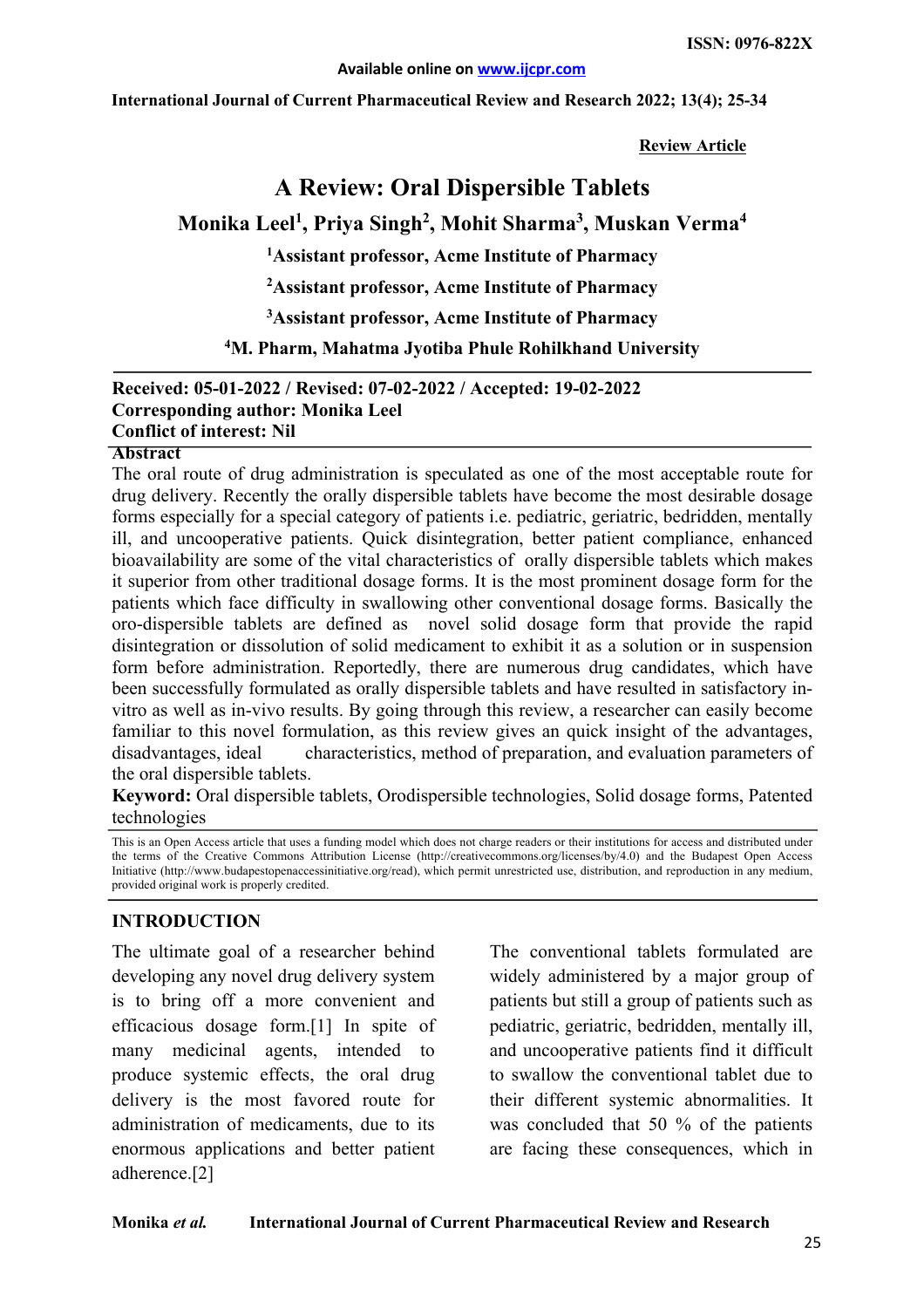turn gives high rate of patient noncompliance and unproductive treatment.[3] Therefore, a novel dosage form for oral administration of drugs for these special categories of patients has been developed i.e. Orally dispersible tablets. Orally dispersible tablets are novel solid dosage forms that provide the rapid disintegration or dissolution of solid medicament to exhibit it as a solution or in suspension form before administration. These ODT"s have been also known from various other names such as quick disintegrating tablets, mouth dissolving tablets, fast disintegrating tablets, fast dissolving tablets, rapid dissolving tablets, porous tablets, and rapimelts. According to European Pharmacopoeia the term ''dispersible tablet" is defined as ''uncovered tablet for buccal cavity, where it disperses before ingestion". An ideal ODT should disperse or disintegrate in less than three minutes**.** [4]

These ODT's have numerous advantages such as no swallowing difficulties, better patient compliance, fast onset of action, increased bioavailability, and good stability.[5] The principle ingredient which is must for the formulation of a ODT is superdisintegrant. The main function of a superdisintegrant is to breakdown the tablet when it comes in contact of water. [6] Without this we cannot formulate an ideal ODT. So, during the preparation of an ODT the formulator has to choose the right combination and concentration of the superdisintegrant which has to be added into the formulation so that the drug give maximum bioavailability. Most commonly used superdisintegrants in the formulation of ODT's include cross carmellose sodium, cross povidone, sodium starch glycolate, poly vinyl pyrollidone (PVP) etc.[7] The superdisintegrant selected must

be suitable with the drug candidate and should not affect its therapeutic effect. There are various methods for formulating Oral dispersible tablets such as freeze drying, spray drying, sublimation, mass extrusion, moulding or direct compression. The main objective of this review is to study the recent trends in the development of ODT technology, requirements of active pharmaceutical ingredient and evaluation parameters of ODT's.

### **IDEAL PROPERTIES OF ODTs** [1]

- 1. Water is must for their administration.
- 2. Modifications in dosing schedule are possible easily.
- 3. Their drug loading capacity is very high.
- 4. Better aftertaste then other dosage forms.
- 5. They offer quite great stability.
- 6. Involves simple method of processing so the manufacturing cost is very low.

#### **LI MITATIONS OF ODTs**[4]

- 1. Their mechanical strength is quite low so proper handling is must.
- 2. Anti-cholinergic drugs cannot be easily formulated as dispersible tablet.
- 3. High drug loading is not possible for dispersible tablets.
- 4. If not formulated properly these tablets may leave an unpleasant aftertaste.
- 5. Taste masking is quite a big challenge in the formulation of dispersible tablets.

### **ADVANTAGES OF ODTs** [8, 9]

1. Suitable for physically challenged, older and pediatric patients who are not comfortable with conventional tablet.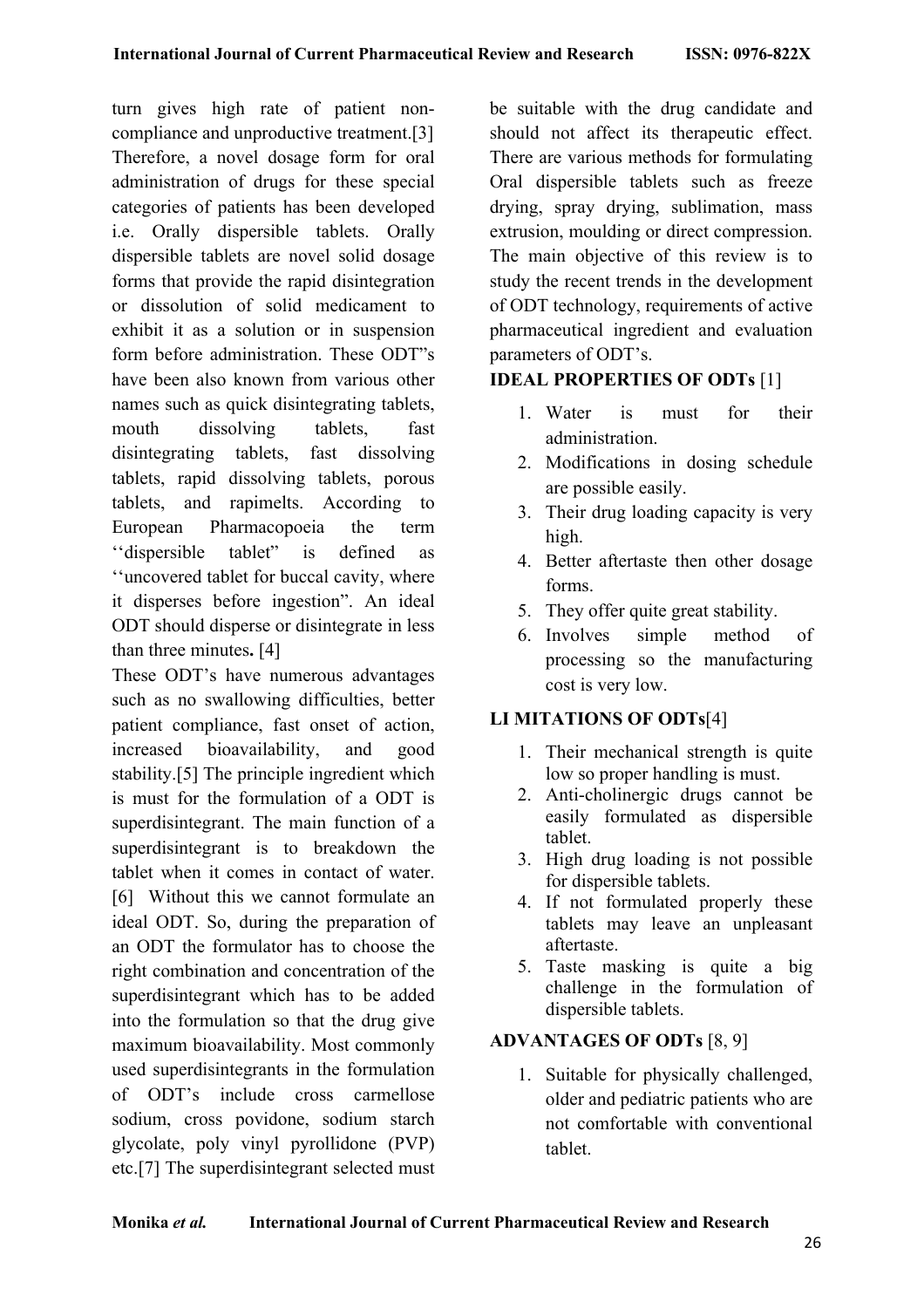- 2. Administration of drug in the form of suspension reduces the risk of dysphagia.
- 3. It instantaneously releases the drug as soon as it is administered.
- 4. The chances of dose dumping are less in case of dispersible tablets.
- 5. The dose adjustment is quite convenient.
- 6. The onset of action of drug is quite fast.
- 7. The production cost is quite minimal due to the use of conventional drug manufacturing processes.

## **DISADVANTAGES OF ODTs** [10]

- **1.** Due to their hygroscopic character they must be stored in a dry place.
- **2.** Their mechanical integrity is quite low.
- **3.** Special packaging is required owing to its unstable nature.
- **4.** Dose uniformity is very hard to maintain in these kinds of tablets.

#### **ODT DRUG RELEASE TECHNOLOGY /MECHANISM OF RELEASING DRUGS**  [11]

The main action of dispersible tablets depends on the release pattern of superdisintegrants used in it. The superdisintegrants may release the drug through following mechanisms-

1. Deformation- When the tablet is formulated the disintegrant particles are deformed during compression stage but while administration when they came in contact with water, the disintegrants come back to their normal precompression size through swelling and the tablet breaks.

- 2. Porosity and capillary action [wicking]- During administration the tablets are first dissolved in small amount of liquid, so that the water can easily penetrate inside the tablet and break it into minute particles.
- 3. Swelling- Some disintegrants show their action through swelling i.e. as soon as they came in contact with water they ultimately swell causing the tablet to break apart

### **ODTs FORMULATION DEVELOPMENT / METHODS OF PREPARATION**

The formulation of a medicament is a very crucial step. The formulator has to be very careful during bulk manufacturing because if a product is not formulated properly then it will for sure will not show its therapeutic action properly.Different techniques are available for the manufacturing of ODT's. Each techniques has its own merits and demerits, depending on the type of drugexcipient nature any of the following method can be employed.

### **Freeze Drying-** [12, 13]

The lyophilization technology is mostly used for thermolabile drugs. Because it employs low temperature for drying of drug.The moisture fom the drugs escape through sublimation. In this process the drug is kept in a water soluble matrix, which is then passesd through a freezing tunnel to dry it. The final product due to its porous nature, disintegrates in a matter of seconds thus increasing its bioavailability.

### **Moulding-** [14]

This method is one of the most suitable methods for the formulation of oral dispersible tablets. Only the water-soluble ingredients are selected so that the product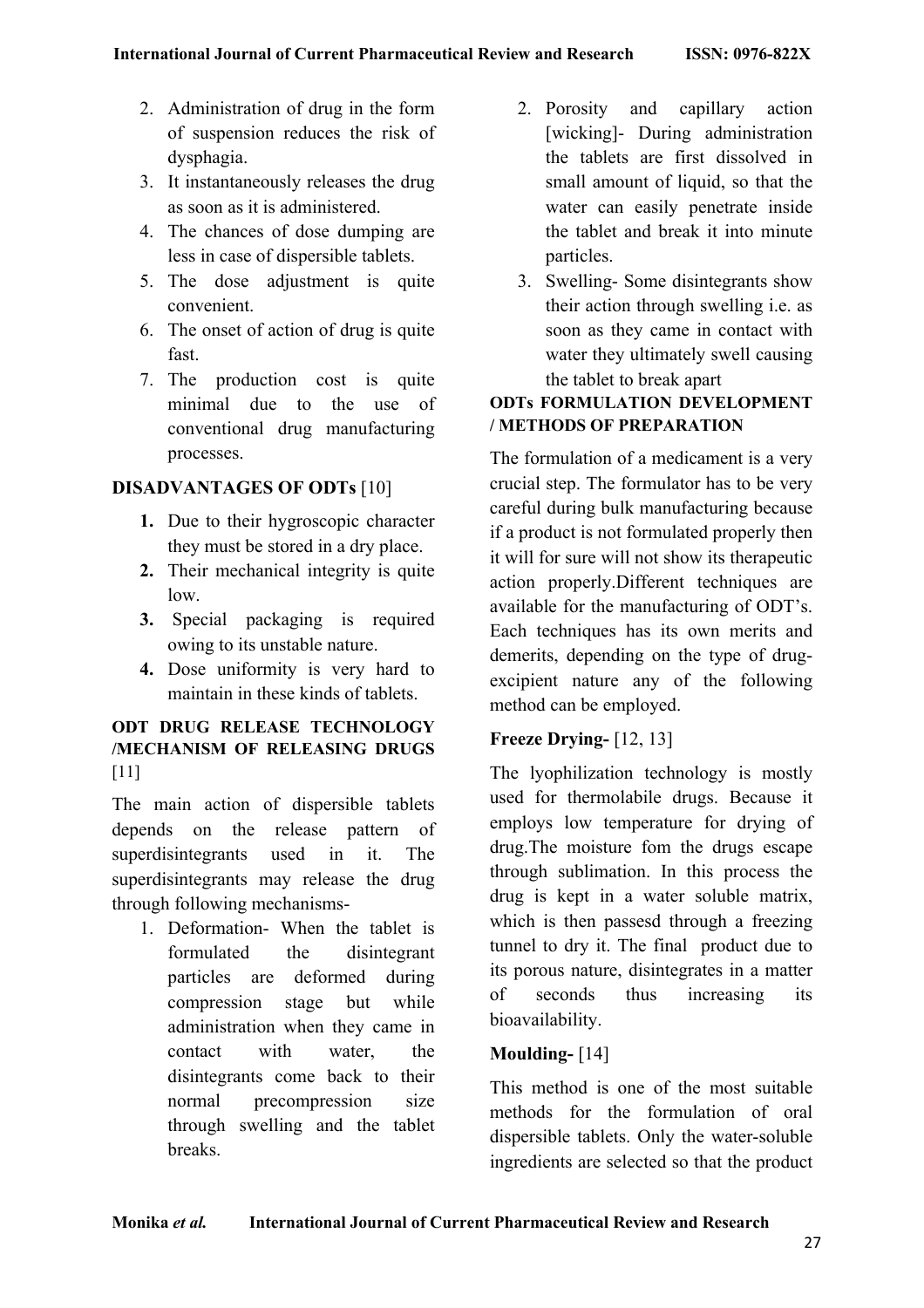dissolves quickly. Here all the solid ingredients are dissolved in hydroalcoholic solvents, after that at a lower pressure the dispersible tablets are compressed. After compression the solvent is shelved by air-drying method. The resultant product is very porous in nature which offers great dissolution.

### **Spray Drying** [15]

This method is generally employed when there is a need of extremely porous and fine powders. In this method the gelatin is used as a supportive agent and Mannitol is used as bulk forming agent. For better dissolution and disintegration characteristics effervescent agents can also be employed. At last the prepared mass is spray dried to form a porous powder.

### **Sublimation** [16]

Sometimes the dissolution rate of compressed tablets is delayed due to the low porosity of tablets. In sublimation technique, the active pharmaceutical ingredient, the volatilizing agent and the other adjuvant are combined to form a tablet. After compression the volatile material is evaporated by sublimation. Tablets prepared by this technique, usually disintegrates quickly.

#### **Mass Extrusion** [17]

In this method the active blend of solvent mixture of water-soluble polyethylene glycol and methanol is softened and then this softened mass is placed into a extruder or syringe, to obtain a cylinder shaped product which is further cutted into small segments to from tablets. In case of bitter drugs, the obtained product can also be coated for taste masking.

### **CHALLANGES IN THE PRODUCT DESIGN, FORMULATION AND MANUFACTURE OF ODTs**

**Mechanical strength and disintegration time** [11, 4]

As it is known that by enhancing the mechanical strength of the tablet, the disintegration time will also rise. So a perfect collaboration is needed in between these two parameters. Usually the disintegration time of one minute is required in orally dispersible tablets. While doing so, holding a good mechanical strength is a major task for the formulator.

### **Taste masking** [13, 4]

The palatability of an orally administered drug has always been a matter of concern for the formulator. As most of the drugs are bitter in taste. In case of orally dispersible tablets the taste masking is one of the most important factor. So, a suitable taste masking agent should be used in their formulation. Delivery systems disintegrate or dissolve in patient's oral cavity, thus releasing the active ingredients which come in contact with the taste buds; hence taste masking of drugs become critical to patient compliance

### **Aqueous solubility:** [18]

Water-soluble drugs form eutectic mixtures, which cause freezing point depression and the formation of a glassy solid that can crumble after drying due to lack of support structure during the sublimation process. Such issue can be avoided by using a number of matrixforming excipients, such as mannitol, which can cause crystallinity and impart rigidity to the amorphous composite.

### **Hygroscopicity** [2]

Various orally disintegrating formulations are hygroscopic in nature and are unable to bear sufficient physical integrity even under ordinary conditions of temperature and humidity. So the only way to preserve the product from unfavourable environmental conditions is to provide them a specialized packaging.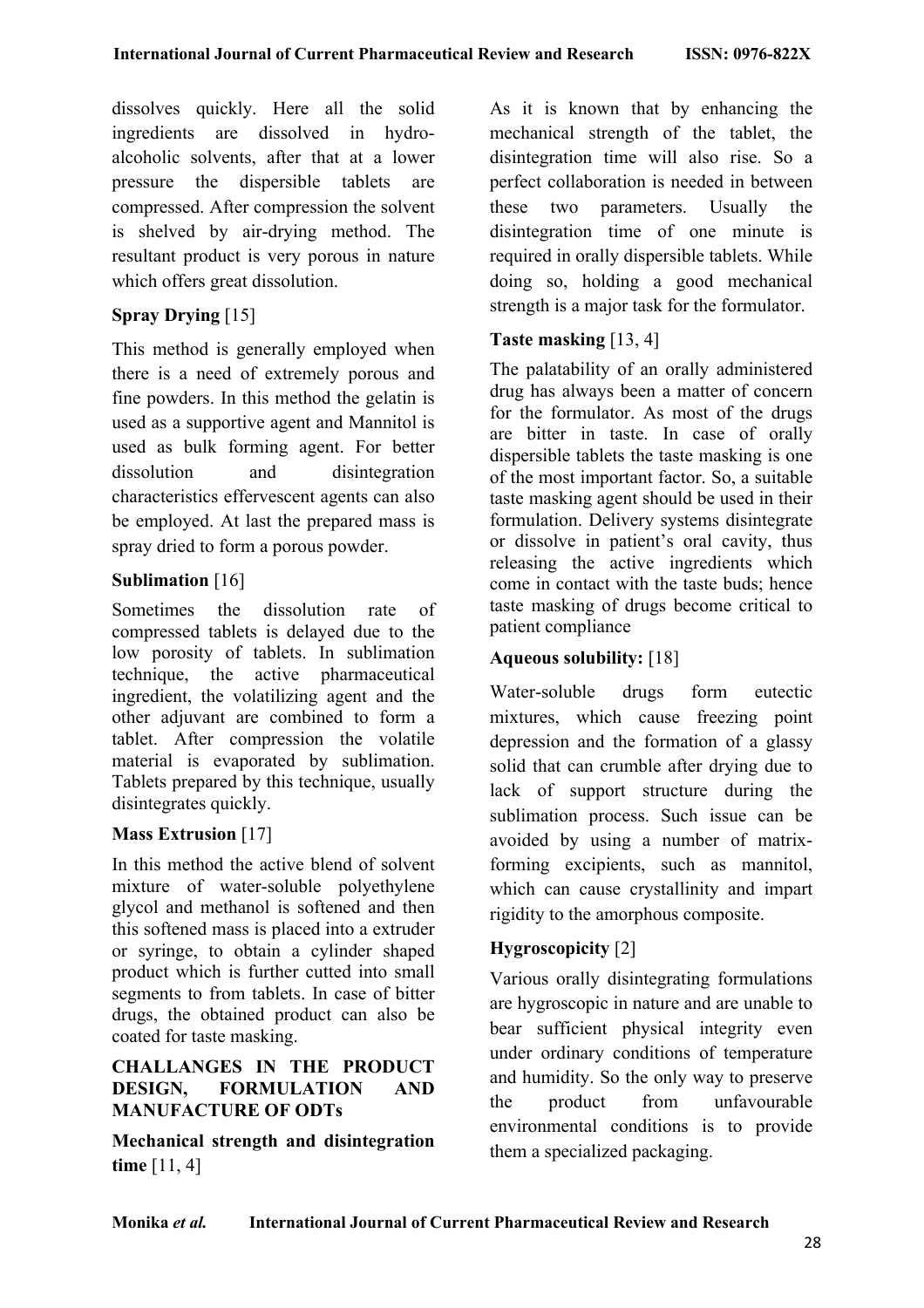### **Amount of drug:**[9, 13]

The application of technologies used for ODTs is confined by the quantity of drug that can be added into each unit dose. For lyophilized dosage forms, the drug dose must be less than 400 mg for insoluble drugs and less than 60 mg for soluble drugs. This parameter is particularly challenging when formulating a fastdissolving oral films or wafers.

### **Size of tablet**:[14**]**

It has been suggested that the easiest size of tablet to swallow is 7-8 mm while the easiest size to handle was larger than 8 mm. Therefore, the tablet size that is both easy to take and easy to handle is difficult to achieve.

### **Mouth feel:** [14]

The orally dispersible tablets after administration should not cause any discomfort in the oral cavity to the patient as it will result in poor patient compliance. The formulator must ensure that the tablet should breakdown into small particles. Also, some flavoring and cooling agents can be incorporated to give a pleasant mouth feel to the patient.

#### **Sensitivity to environmental conditions:**

Due to the presence of water-soluble ingredients, the orally dispersible tablets are sensitive to unstable environmental conditions. So there is a need to preserve the formulation from unpredictable surroundings. For this proper stability studies must be carried out.

#### **ADVANCEMENTS IN ODT TECHNOL-OGIES**

### **Zydis technology:** [19, 20]

The Zydis technology was one of the most important milestone in the history of dispersible tablets. It was discovered by

R.P. Scherer. With the aid of lyophillization technique, the tablet is surrounded within a fast-dissolving carrier material. So that when it reaches the oral cavity it should disintegrate quickly. Various kinds of adjuvants are used in these tablets to make the final product as much as stable. Due to freeze drying process the tablet is not prone to microbial contamination. These tablets generally are packed in blister packs to preserve from moisture in the environment. The examples of some marketed formulations are Grazax®ODT, Maxalt® MLT, Xilopar® 1.25, Zofran® Zydis, Claritin®Reditabs® Pepcid®RPD etc

### **Orasolv Technology:** [19, 21]

This technique was invented by CIMA labs. It involves the addition of an effervescent disintegrating agent in correspondence with a taste masking agent, in order to mask the unpalatable taste of A.P.I. The other equipments used for preparation of tablets are of conventional type. The compression force applied for compressing the tablets should be low, so that the final product obtained is soft and should disintegrate rapidly. Also, the storage of these queasy dosage forms requires supreme attention to make them stable during their shelf-life. This technology has already been used in six marketed formulations. More than two ingredients can be incorporated using this technology.

### **Durasolv technology:** [22]

This technique was also developed by CIMA labs. The main constituents of this formulation include drug, lubricant and fillers. The traditional instruments used for conventional tablets can be used for making tablets by Durasolv technology. Also, special packaging is not required for storage of these products. This technology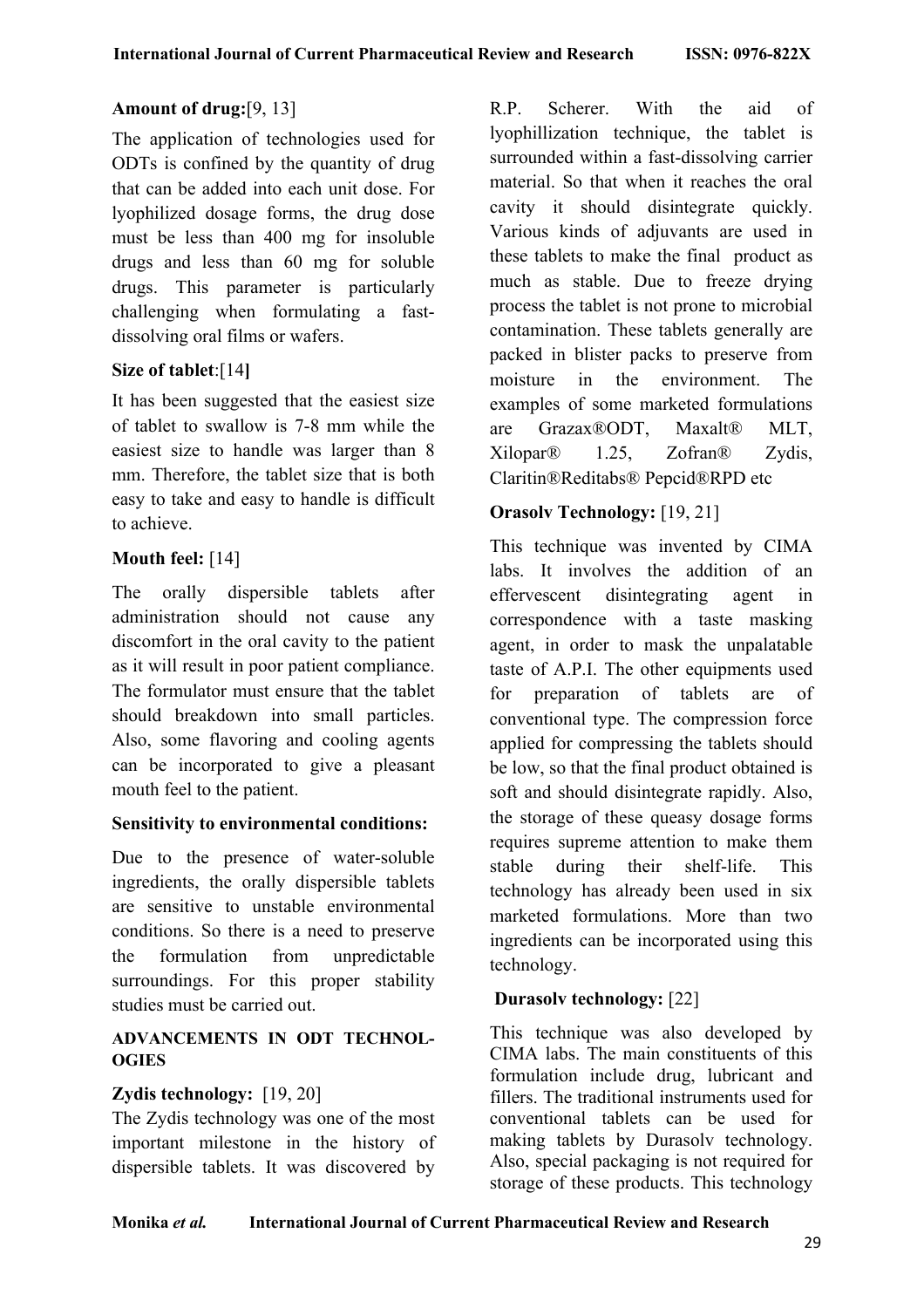is generally suitable for medicines which contain relatively low amount of active ingredient.

### **Wowtab technology:** [23]

This technology is patented by Yamanouchi Pharmaceutical Company. The term WOW in Wowtab means without water. The ratio between active ingredients and excipients is kept 50:50. The saccharides of both low and high mouldability are employed to formulate the granules. Mouldability can be expressed as the ability of a substance to be compressed. The blend of low and high mouldability in the tablet results in the formation of tablets of appropriate hardness. The tablets prepared with the aid of Wowtab technology dissolves rapidly in 15 seconds or less. Any kind of packaging can be used for their packing.

#### **Flashtab technology** [20, 24]

This technology is another novel method of preparing oro-dispersible tablets. The flashtab technology was invented by Prographarm laboratories. The active ingredient used in the formulation is in the form of micro crystals. Various kinds of traditional tablet making techniques can be used for the manufacturing. The final product prepared dissolves in the mouth in less than one minute.

#### **Pharmaburst technology:** [25]

As the name suggests, this technique's goal is to release the medicament instantaneously in the mouth. This technique was patented by SPI Pharma, New Castle. In this technique, combinations of specialized excipients are employed, which ultimately gave rise to such a final product which immediately releases the drug from dosage form. One of the specialized ingredients used is mouldability saccharine which forms a rapid melting strong tablet.

### **Ora-Quick:** [26]

The taste-masking has always been a major issue of concern in oral dosage forms. The KV Pharmaceuticals has come with a unique microsphere technology, called as micro-mask, which can definitely overcome this obstacle. The technique is also suitable for thermo-labile drugs. After tablet formulation, the tablet is coated with micro-encapsulated particles so that the mechanical strength of the tablet remains optimum. The Ora-quick technology assures rapid dissolution with great taste. Till date, this technology is not been used in the market but K.V. Pharmaceuticals is ready to launch its various products utilizing this novel technology.

### **CHARACTERIZATION OF ODT's**

## **Weight Variation Test** [27]

This test is carried out to ensure that the each tablet of a batch has equal amount of drug in it according to its claim. For this we had to select 20 tablets randomly and weigh them. After weighing all the tablets the average weight is calculated. If the results are within the prescribed range then the batch is passed and if the tablets weights do not comply within the prescribed range then the batch is rejected.

### **Tablet Thickness** [28]

The thickness of a tablet is also an important parameter of evaluation. It can be evaluated easily with the help of an equipment called as Vernier Caliper. Randomly five tablets are choosen from the batch under test and one by one are placed in the equipment and results are interpreted.

### **Tablet Hardness** [10, 29]

The hardness of a tablet is very crucial in order to protect it from handling and transportation errors. But in case of dispersible tablets the excess hardness may lead to poor patient compliance. So the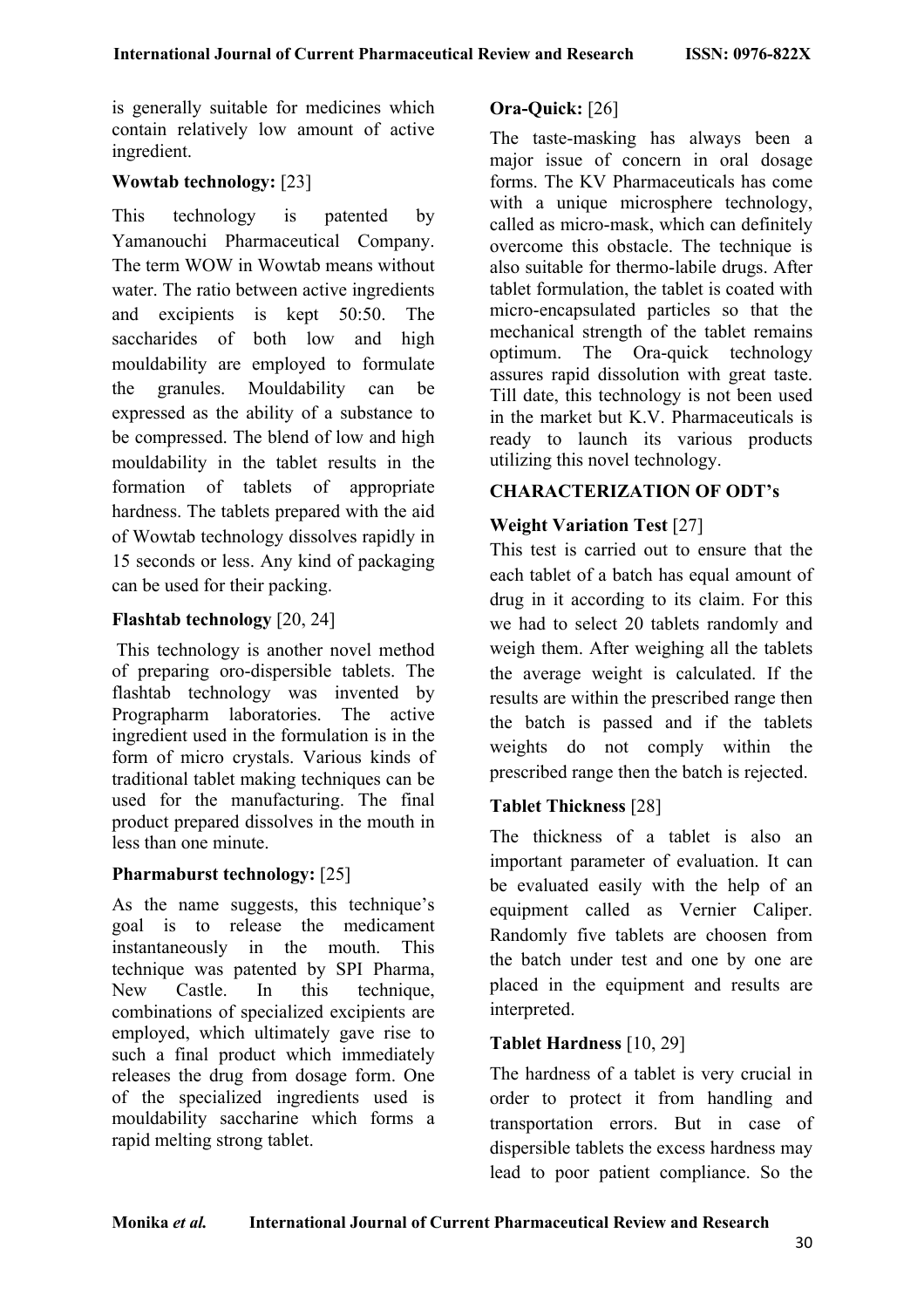hardness of a dispersible tablet should be less than that of an ordinary tablet. The hardness of a tablet is co-related with the force required to break a tablet by compression in the radial direction. Most probably Monsanto and Pfizer tester are used these days to find out the hardness of a tablet.

### **Tablet Friability Test.**

The friability test apparatus is generally employed to test the friability of the tablets. This test is also performed to evaluate the ability of the tablets to bear handling and transportation errors. According to the Pharmacopoeia the prescribed no of tablets are taken and are placed in the test apparatus. No. of revolutions and time is set as prescribed and results are recorded.

### **Wetting Time** [21, 30]

For a tablet to disintegrate properly it must have good wetting properties. That's why the wetting capability of a tablet must be evaluated. Also, the impact of different excipients on disintegration time of a tablet can also be concluded. For this purpose, a tablet is placed on a piece of tissue paper folded twice and kept in a small Petri dish  $(ID= 6.5 cm)$  containing 6 ml of water, and the time for complete wetting is measured.

#### **In-Vitro Disintegration Test** [31]

The disintegration test apparatus is generally used for determination of disintegration time of tablets under test. Sis tablets are taken from the batch under evaluation and are placed into the six tubes of the apparatus. These tubes contain a suitable dissolution medium as specified in the pharmacopoeia and the temperature of the medium must be maintained within 37°  $\pm$  2°C. After maintaining all the conditions

the apparatus is started. After completing the test, the result is concluded.

### **In-Vitro Dissolution Study** [32]

The Dissoultion testing of oro-dispersible tablets can be performed in the same manner as employed for conventional tablets. The procedure given in the monograph for a particular drug in the conventional tablet form can also be considered for the dissolution testing of that drug in oro-dispersible form. Other media such as 0.1 M HCl and buffer (pH 4.5 and 6.8) can be evaluated for ODT much in the same way as their ordinary tablet counterparts. Most probably the USP 2 paddle apparatus can be utilized for orally disintegrating tablets, with a paddle speed of 50 rpm.

### **CONCLUSION**

The Oro-dispersible tablet is the new emerging dosage-form in the era of solid dosage forms. Its better patient compatibility, rapid disintegration and optimum bio-availability make it a perfect carrier for the active pharmaceutical ingredient. Also, day by day new techniques are being invented by the researchers which make oro-dispersible tablets an ideal dosage form which are not only for adults but are also superior for pediatrics, geriatrics and bed ridden patients. In this review, we had endeavored to summaries the basic concepts and basic techniques involved in the formulation of oro-dispersible tablets. As it is a new addition in solid dosage form, so more and more research is desired , more and more technologies to be invented so that the remaining demerits of this formulation can also be converted into merits.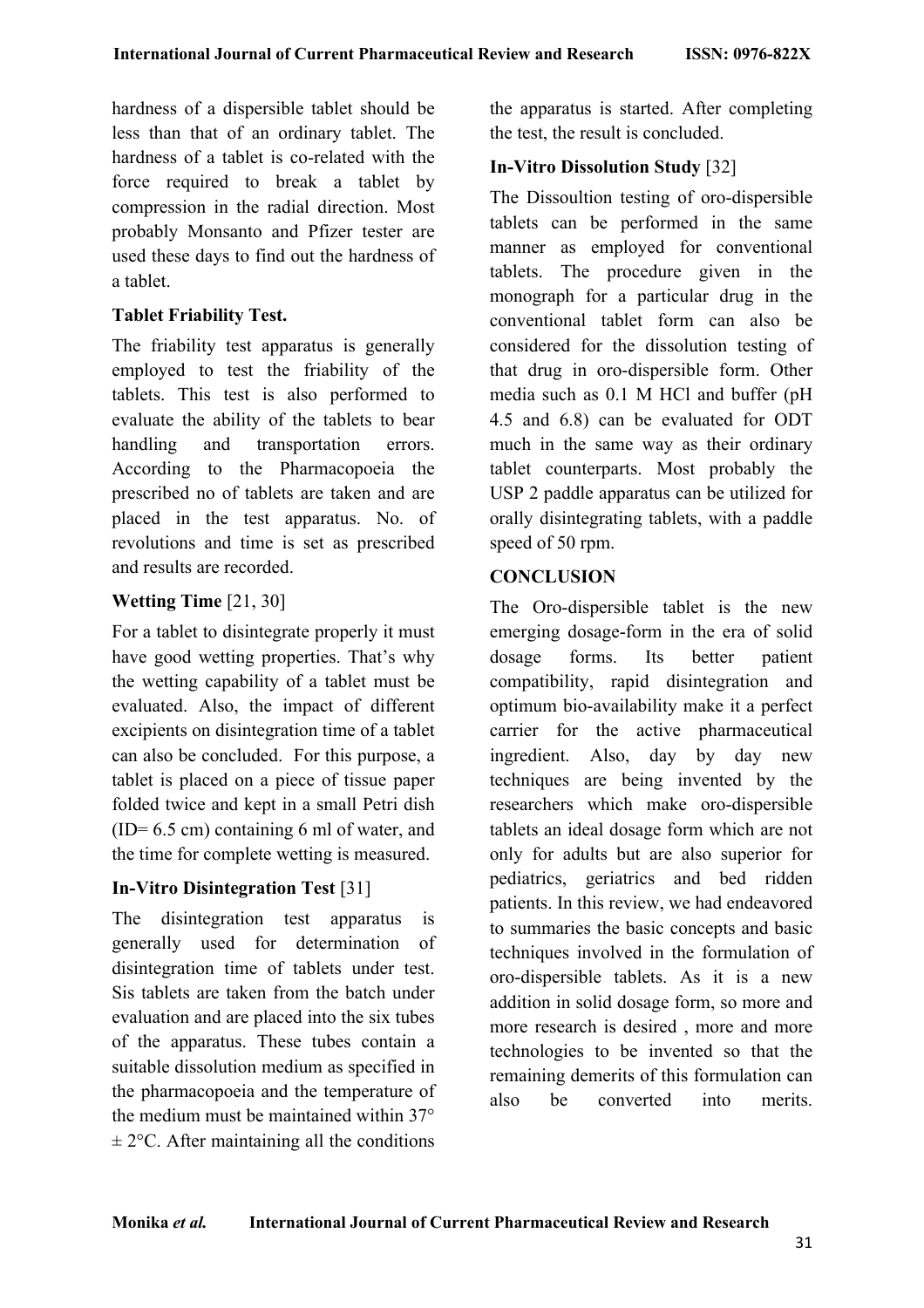# **REFERENCES**

- **1.** Nandhini, J., & Rajalakshmi, A. N. Dispersible tablets: A review Journal of Pharmaceutical Advanced Research. 2018; *1*(3): 148-155.
- **2.** Rewar, S., Singh, C. J., Bansal, B. K., Pareek, R., & Sharma, A. K. Oral dispersible tablets: An overview; development, technologies and evaluation. International Journal of Research and Development in Pharmacy & Life Sciences.2014;*3*(6):1245-1257
- 3. Mohanachandran P.S., Krishna Mohan.P.R. Formulation and evaluation of mouth dispersible tablets of amlodipine besylate International Journal of Applied Pharmaceutics.2010;2(3):1-6.
- **4.** Asthana, A., Aggarwal, S., & Asthana, G.Oral dispersible tablets: novel technology and development. International Journal of Pharmaceutical Sciences Review and Research. 2013; 20(1):193- 199.
- **5.** Jadhav, S. B., Kaudewar, D. R., Kaminwar, G. S., Jadhav, A. B., Kshirsagar, R. V., & Sakarkar, D. M.Formulation and evaluation of dispersible tablets of diltiazem hydrochloride. International Journal of PharmTech Research. 2011; 3(3):1314-1321.
- **6.** Suthar, R. M., Chotai, N. P., & Shah, D. D.Formulation and evaluation of fast dissolving tablets of ondansetron by solid dispersion in superdisintegrants. IJPER. 2013;*47*(3): 49-55.
- **7.** Kamboj, M., Goyal, S., Rakha, P., Arora, G., Dureja, H., & Nagpal, M. Formulation and evaluation of metformin oro-dispersible tablets. Acta Poloniae

Pharmaceutica Drug Research.2011; 68(5): 717-23.

- **8.** Pandey, P., & Dahiya, M. Oral disintegrating tablets: a review. Int. J. Pharma Res. & Review.2016; 5(1):50-62.
- **9.** Ramu, S., Kumar, Y. A., Rao, D. S., & Ramakrishna, G.Formulation and evaluation of Valsartan oral dispersible tablets by direct compression method. American Journal of Advanced Drug Delivery. 2014;2(6): 719-33.
- **10.** Khan, T., Nazim, S., Shaikh, S., Shaikh,A., Khairnar, A., & Ahmed, A. An approach for rapid disintegrating tablet: a review. International Journal of Pharmaceutical Research & *Development*. (2011);*3*(3):170-183.
- **11.** Sharma, N. P., Pandey, S., Sharma, H., & Singh, J. A Review on Dispersible Tablets: A Novel Drug Delivery System for Pedietrics and Geriatrics. International Journal of Trend in Scientific Research and Development.2019; 3(4):1188- 1192
- **12.** Arora,P.&Sethi,V.A.Orodispersible tablets: A comprehensive review. International Journal of Research and Development in Pharmacy & Life Sciences. 2013; 2(2): 270-284.
- **13.** Badgujar, Bhatu, and Atish Mundada."The technologies used for developing orally disintegrating tablets: a review. " Acta pharmaceutica.2011; 6(1):117-139.
- **14.** Sharma Deepak. "Fast disintegrating tablets: a review on an emerging trend in novel oral drug delivery technology and new market opportunities." Journal of drug delivery and therapeutics. 2012; 2(3): 74-86.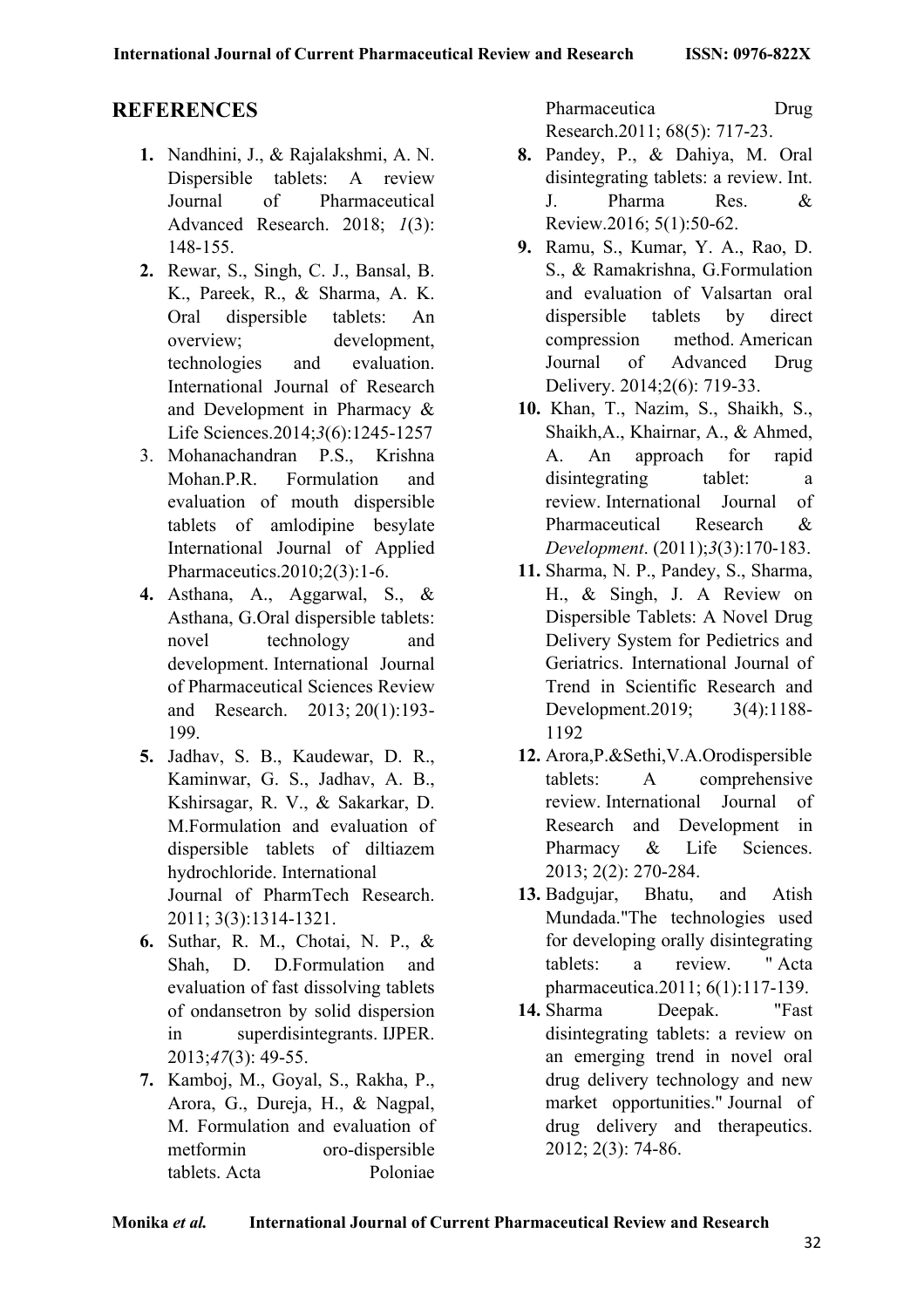- **15.** Ashish, Patidar, P. Mishra, P. Main, M S Harsoliya, and S. Agrawal. "A review on-recent advancement in the development of rapid disintegrating tablet." Int J Life Sci Pharm Res .2011;1(1):7- 16.
- **16.** Kumar, Naveen, and Sonia Pahuja. "Dispersible Tablets: An Overview." Journal of Medical Pharmaceutical and Allied Sciences .2019; 8(3):2183-2199.
- **17.** Suresh, Kolhe Madhuri. "A Review on Formulation, Development and Evaluation of Cyclizine Hydrochloride Orodispersible Tablet using New Generation Excipients.",Journal of Science and Technology. 2021;6(3):102-108.
- **18.** Patel, Vishal N., and M. M. Gupta. "Emerging trends in oral dispersible tablet." Journal of Drug Delivery & Therapeutics. 2013; 3(2): 199-206.
- **19.** Roshan, Kenneth, and H. S. Keerthy. "Orodispersible Tablets: A Compendious Review." Asian Journal of Pharmaceutical Research and Development*.*2021; 9 (3):66-75.
- **20.** Tambe,B.Mouth dissolving tablets: An overview of formulation technology. International Journal of Information Research and Review. 2018;*5*(5): 5451-5459.
- **21.** Garud, S. S., Derle, D. V., Valavi, A. B., Shaikh, S. J., & Derle, N. D. A review on: Orodispersible tablet (ODT) technology-A novel approach to develop the supergenerics. Int J Pharm Sci Rev and Res. 2014;*26*(2):231-236.
- **22.** Ghosh, T., Ghosh, A., & Prasad, D. A review on new generation orodispersible tablets and its future prospective. Int j pharm pharm sci. 2011; *3*(1): 1-7.
- **23.** Reddy, L. H., & Ghosh, B. Fast dissolving drug delivery systems: A review of the literature. Indian journal of pharmaceutical sciences. 2002; *64*(4): 331-336.
- **24.** Beri, C., & Sacher, I. Development of fast disintegration tablets as oral drug delivery system-A review Indian Journal of Pharmaceutical and Biological Research. 2013;1(3): 80-99.
- **25.** Raavi, P. K., Kulkarni, P. K., Dixit, M., Krishna, L. N. V., & Lavanya, D. A Review On: Blazing Trends In Fast Dissolving Tablets. IJDFR .2011; 2(6): 82-101.
- **26.** Nayak, A. K., & Manna, K. Current developments in orally disintegrating tablet technology. Journal of Pharmaceutical Education & Research. 2011; *2*(1): 21-34.
- **27.** Khanna, K., Xavier, G., Joshi, S. K., Patel, A., Khanna, S., & Goel, B. Fast dissolving tablets-A novel approach. International Journal of Pharmaceutical Research & Allied Sciences. 2016; *5*(2): 311-322.
- **28.** Gholve, S., Kaware, A., Thonte, S., Kaudewar, D., & Bhusnure, O. Orodispersible tablets: a systematic review. World J. Pharm. Res.2018; *7*(6): 152-165.
- **29.** Singh, K., Saroha, K., Mohan, R., Kumar, A., & Pandit, C. Orodispersible tablets: Development, technologies and evaluation: An overview. The pharma Research.*8*(1):128-147.
- **30.** Patil, P. B., More, V. N., & Tour, N. S. Recent trends in orodispersible tablets–An overview of formulation technology and future prospects. International Journal of Pharma Sciences and Research.2015;*6*(7):1056-1066.